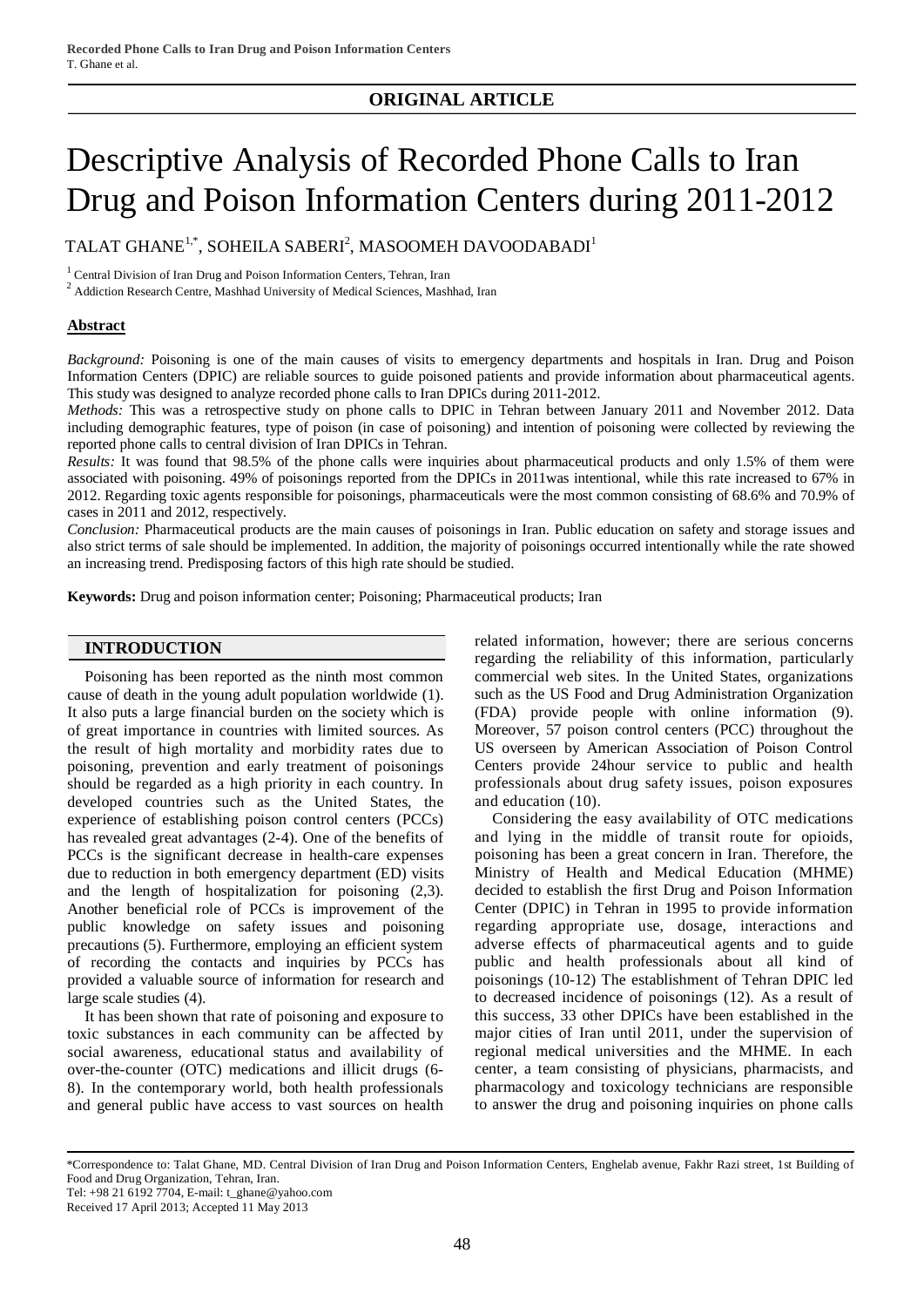(11). A single phone number (1490) has been allocated for all DPICs in every city. All DPICs are connected to central division of Iran DPICs in Tehran. They are required to report their annual statistics to the central division at the end of each year. This study was designed to analyze recorded phone calls to Iranian DPICs during 2011 to 2012.

## **METHODS**

This was a descriptive retrospective study by reviewing reported phone calls of DPICs in Iran to central division in Tehran between January 2011 and December 2012. The calls were categorized into poisoning and drug information calls. Data including demographic features, intention of poisoning, type of poison were collected. The implicated agents were categorized into seven main types. Cases with incomplete data were excluded. Data were entered into a database and analyzed using Microsoft Excel (Microsoft Corp., Redmond, WA, USA).

# **RESULTS**

#### *General findings*

In total, 249873 calls in 2011 and 224368 calls in 2012 were registered in all DPICs around Iran. The number of reported calls was lower in 2012 due to change of contact numbers and repairing phone lines in some centers for a limited period. Majority of the callers were female both in 2011 and 2012 (Table 1). In each year, most callers were 18 to 30 years. The majority of clients (98.5%) in both years sought drug information such as the therapeutic effects, appropriate dosage, indications, contradictions, interactions with other drugs and adverse effects (Figure1).

#### *Characteristics of poisonings*

In 2011, 3872 calls (1.5%) and in 2012, 3365 calls (1.5%) were related to poisoning which shows similar rate of poisoning in both years. In 2011, 49% of poisonings were intentional while this figure increased to 67% in 2012 (Figure 2). According to type of toxic agents, pharmaceutical products were responsible for 68.6% and 70.9% of reported poisoning cases in 2011 and 2012, respectively (Figure 3). Industrial chemicals were the second common cause of poisoning (8.3%) in 2011 but dropped to the third position in 2012 (7.9%). On the other hand, illicit drug (opioids) overdose was the third common cause of poisoning (8%) in 2011 but rose to 10.9% in 2012 and thus achieved the second position among the causes of poisoning. Natural intoxications (envenomation, plants, mushrooms) accounted for the lowest number of poisonings (Figure 3).



**Figure1.** Distribution of phone calls to Iran DPICs during 2011- 2012 according to type of inquiry.

| <b>Table 1.</b> Demographic features of the callers to Iran DPICs in 2011-2012 |                    |               |
|--------------------------------------------------------------------------------|--------------------|---------------|
|                                                                                | $2011;$ No. $(\%)$ | 2012; No. (%) |
| Gender                                                                         |                    |               |
| Female                                                                         | 165416 (66.2)      | 146737 (65.4) |
| Male                                                                           | 84457(33.8)        | 77631(34.6)   |
| Age Group (years)                                                              |                    |               |
| $0 - 2$                                                                        | 24737 (9.9)        | 22661(10.1)   |
| $3-12$                                                                         | 24238 (9.7)        | 22437 (10)    |
| $13-18$                                                                        | 11744(4.7)         | 10994(4.9)    |
| $19-30$                                                                        | 66966 (26.8)       | 52951 (23.6)  |
| $31-40$                                                                        | 53223 (21.3)       | 51380 (22.9)  |
| $41 - 60$                                                                      | 47226 (18.9)       | 43079 (19.2)  |
| >60                                                                            | 21739(8.7)         | 20866(9.3)    |
| $0 - 2$                                                                        | 249873 (100)       | 224368 (100)  |

**Table 1.** Demographic features of the callers to Iran DPICs in 2011-2012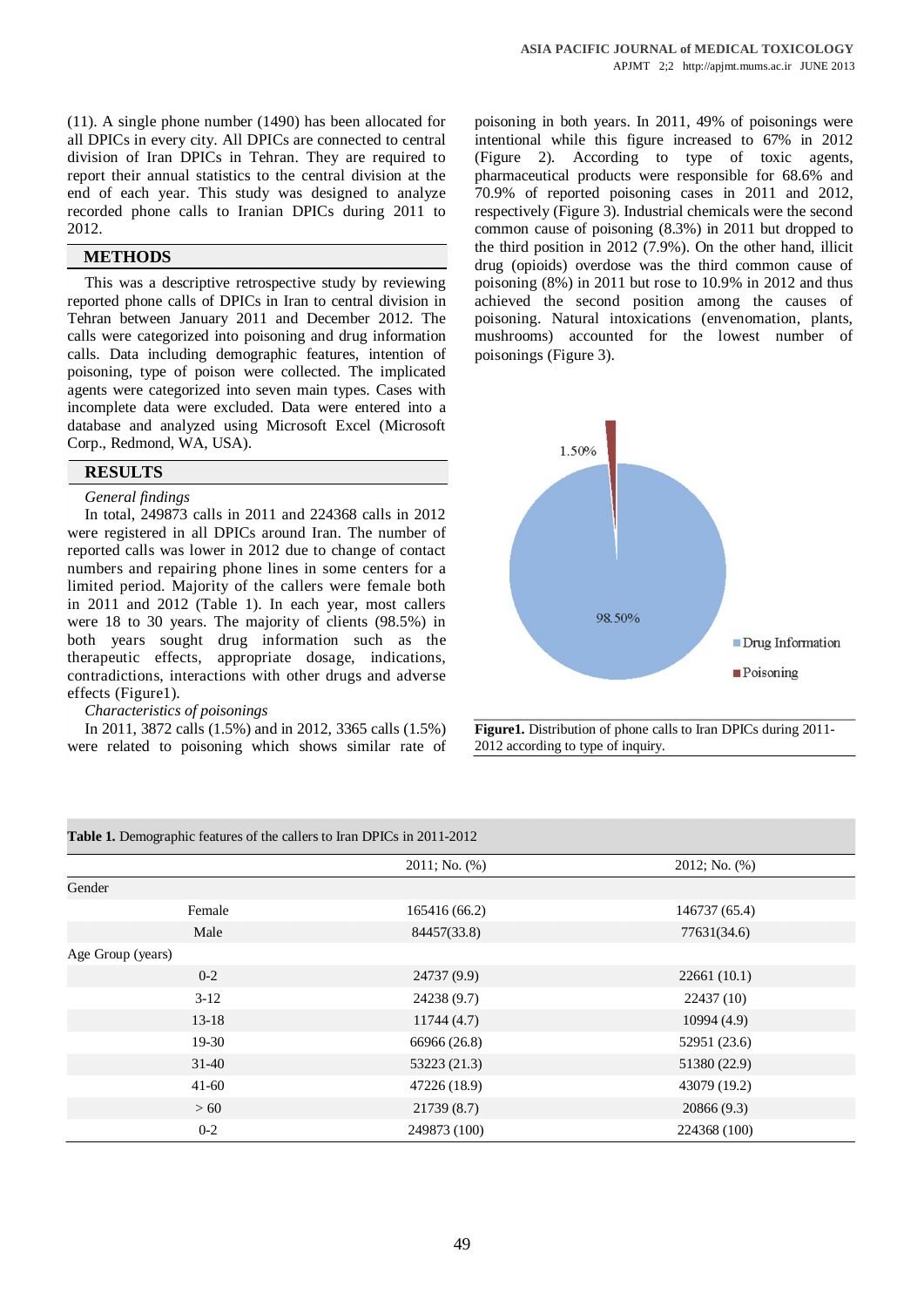**Recorded Phone Calls to Iran Drug and Poison Information Centers** T. Ghane et al.

# **DISCUSSION**

In this study, it was found that only a very small proportion (1.5%) of the inquiries received by the Iranian DPICs were associated with poisoning. This pattern has almost remained constant as during 1997 to 2000, Nikfar et al. showed that minor fraction of calls was related to poisoning (11). However, poisoning related calls to the US PCCs are much higher (63-67%) (13,14). This may show that DPICs in Iran are not well introduced by media to public as reliable sources of information and guidance for poisonings.

Data collected from DPICs in Iran revealed that pharmaceuticals were the most common cause of poisoning. This differs from a study in Thailand which indicated that pesticides were the most frequent agents involved in poisonings (15). In addition, opioid overdose and recreational abuse of illicit drugs were uncommon causes of poisoning in Thailand (15); while in Iran, this type of poisoning accounted as the second common. At the same time, food poisonings was among the least number of poisonings in Iran. This may reflect increased social awareness and better supervision of health organizations on restaurants and food factories.

A remarkable finding of this study was the changed pattern of poisoning intent which showed a significant increase in intentional poisonings (18%) in 2012 compared to 2011. In 2012, intentional poisonings allocated the greatest proportion of calls. Conversely, in the United States

the pattern of intentional poisoning has remained stable, showing approximately 15% of calls (13,14). This high intentional nature of poisonings in Iran should be regarded as a health concern and its predisposing factors should be studied.



**Figure 2.** Distribution of poisoning cases according to intention of poisoning in 2011 and 2012



**Figure 3.** Distribution of poisoning cases according to type of poison in 2011 and 2012